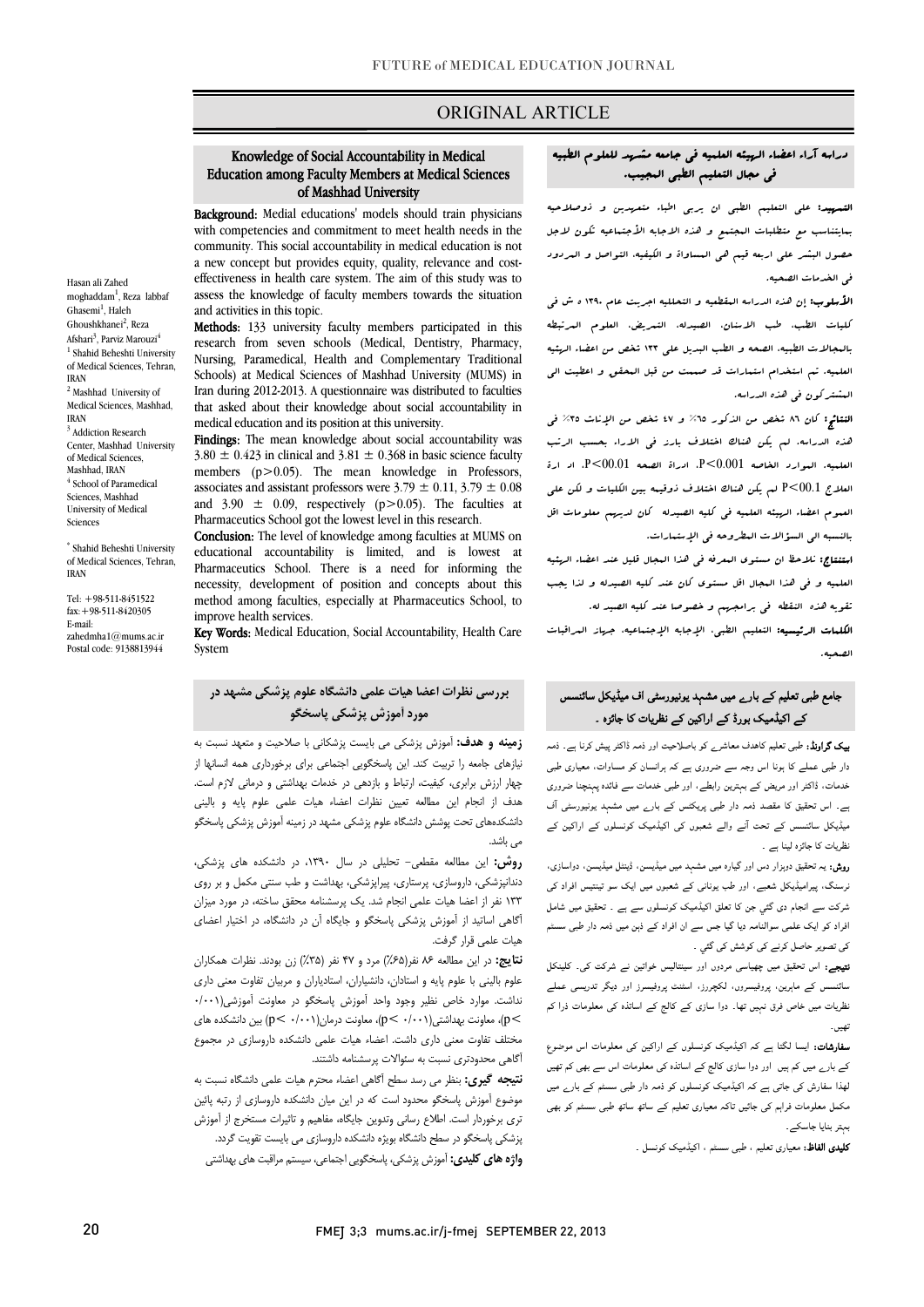#### **INTRODUCTION**

Medical training, as one of the most critical professions, that has close relationship with the community has always been a concern of health policymakers. Currently limitations of time and space, somewhat reduced technical credibility of training so that training methods may not suit the needs of learners and society. Considering the huge gap between the real needs of the community and training system at medical schools, as well as the traditional medical education provided at hospitals seems to lose its usefulness and effectiveness (1). Schools and institutions of higher education in the medical profession have been developed to train physicians that are able to meet the needs and expectations of the community and find solutions and answers to problems in health care systems. Since traditionally the responsibility of measuring, evaluating and prioritizing community health needs has been upon health care system over time, so the gap should not already exist between health and the education system (2-5). Boelen and colleagues in a paper in 2011 declared that one of the greatest challenges in the future of Medical Schools is trying to influence people's health through strong ties with the community. (6) In another study by the same author in France, the Delphi method was used to evaluate the social accountability of medical schools and the reference group was representative for 130 university faculty members and associations were related to medical education. The results show that improved ability of medical schools to respond to the health-related needs and challenges is important for citizens and society. In this way, we must consider the core values of quality, equity, relevance, and cost - effectiveness. The quality of evaluation procedures should be verified at schools and new criteria for accreditation must be submitted (7) Talaat and his colleagues have reported in Egypt in 2012 that medical schools can be motivated through the development of expected programs to strengthen accountable social services and improve community health(8).

Social Accountability is a branch of medical education that is responsive to community-oriented topics to meet the needs and expectations of actual deals. It is an orientation not just an approach or a set of specific measures. While interacting with inside and outside organizations, lead medical education and research to a specific direction (9). Various surveys show that most of educational systems of the world are dissatisfied with their medical education system (10) and introduced many strategies for getting out of this situation (11-17). The World Health Organization provided global Consensus for Social Accountability in Medical Education (GCSA) in 2010, leading to a revised planning standard for undergraduate medical education by the World Federation of Medical Education. In other words, we can say that the learning process must increase social responsibility. In this method, students will deal directly with non-patient specific without simple access to radiology and laboratory facilities. They also become familiar with patient's referral and get a holistic view of the patient. While in current medical education there are the continuous one month internship with simple and cheaper planning, and the involvement of the social medical department and health issues, dealing indirectly with the patient focusing on specific diseases that require expertise, and direct access to professionals and diagnosis is single-stranded (18). laboratory and radiology. They easily refer patients to

 The aim of this survey was to evaluate and understand teachers' views about this educational method and their valuable recommendations for the execution of community  $\overline{\phantom{a}}$ oriented medical education.

### **METHODS**

 A cross-sectional study on knowledge about accountability in medical education was conducted among 133 faculty member of Mashhad University of Medical Sciences with at least one year of experience and for a maximum of 30 years. The other members or incomplete questionnaires were excluded. The authors, based on results of document questionnaire for this study. It included 8 questions with 3 options and 23 questions with a Likert scale. The validity of questionnaire was detected by content validity and its reliability was determined by Cronbakh's alpha. Main accountability in medical education among faculty members at Mashhad University of Medical Sciences and a comparison between clinical or basic sciences faculty members or different academic levels. The researcher addresses. Participation in the study was voluntary and if the faculty agreed to participate in the study, he/she completed the survey instrument. Data were collected and analyzed by SPSS software for Windows (T-test or non- and P<0.05 was considered significant. The results will declare the overall academic members knowledge about social accountability in medical education that would be helpful in future decisions and programs to promote members. The inclusion criterion was being a faculty research and experts' opinion, developed the 31-item outcome measures were knowledge about social distributed questionnaires to faculty institutional email parametric statistical tests of Mann-Whitney and chi-square) medical education.

 The study proposal was approved in Shahid Beheshti University of Medical Sciences.

# **RESULTS**

 We distributed the three hundred eighty questionnaires to faculty members working in Mashhad University of Medical Sciences and 133 questionnaires were collected. The Highest number was 77 (58%) for medical school. In this study, 86 respondents were males (65%) and 47 (35%) were University of Medical Sciences. Twenty five percent of participants had fellowship, 40% were specialist 20% had PhD and 15% Master Degree. Thirty-nine (29.5%) participants were basic science teachers and 91(68.5%) professors (46%). females. Forty (30%) were graduated from Mashhad were clinical faculty members. Most of them were assistant

 57.1% of clinical faculty members were aware of social accountability unit presence in vice chancellery for education, while30.8% of basic science teachers did not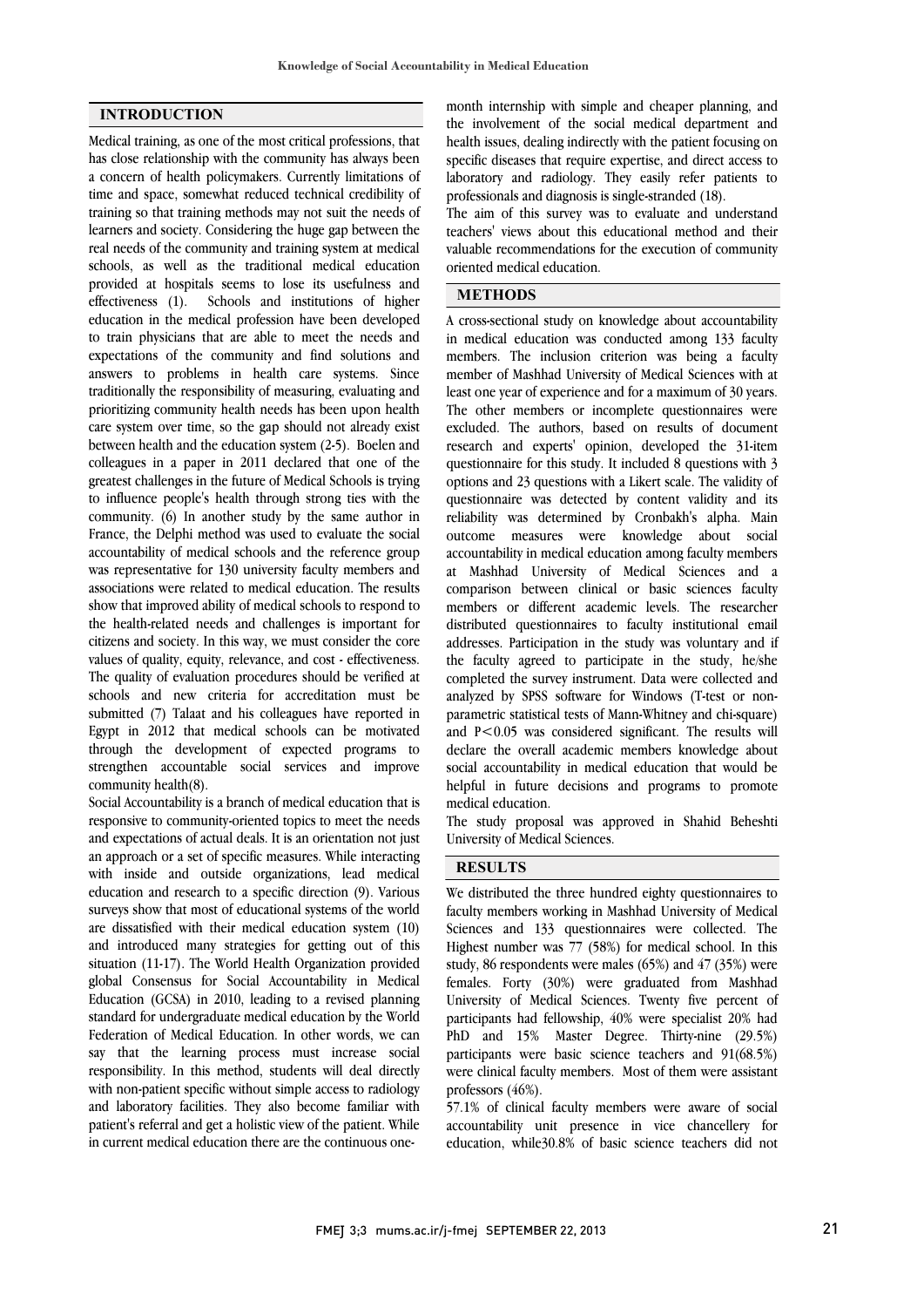know and 28.2% said that there is not such a unit in educational department.<br>Nearly most of basic science members (90%), denied educational department.

Nearly most of basic science members ( different medical groups' activities for accountability in medical education but 22% believed this position is definite. About medical education in the field, there was no significant association between viewpoints and 50.5% of respondents in clinical group were agree that this method is of great importance  $(p=0.05)$ .

 $\frac{1}{2}$  or great importance  $(p = 0.05)$ .<br>Regarding other questions, there was no significant association between groups and we did not detect any significant correlation in knowledge about accountability in medical education between clinical and basic science faculty members.

The answers in different seven faculties were also compared and because of insufficient number in Paramedical, Health and Complementary Traditional Schools, these three were merged. The knowledge of members in different faculties about the subject categorized in three options, are shown in table 1 and viewpoints about 23 questions are shown in the box plot. Exame of insufficient number in Paramedical, Health<br>
Significant ( $p=0.09$ )<br>
Complementary Traditional Schools, these three were<br>
d. The knowledge of members in different faculties<br>
the subject categorized in three option

There was significant difference between the views of different faculties about the role of accountability in medical education in introducing students to culture of each region toward cultural barriers ( $p=0.048$ ). different faculties about the role of accountability in medical education in introducing students to culture of each region toward cultural barriers ( $p=0.048$ ).

 $A$ bout the necessity of allocating a part of teacher evaluation to accountability in medical education, there was also significant difference between faculties and Nursing school with average of 4.11(0.58) that was greater agreement w this point  $(p=0.005)$ . About the necessity of allocating a part of teacher evaluation<br>to accountability in medical education, there was also<br>significant difference between faculties and Nursing school<br>with average of  $4.11(0.58)$  that was great

General comments comparison among clinical, basic science faculty members and different affiliated faculties shows that the awareness of Pharmaceutics school faculty members was significantly less than other faculties about social accountability in medical education in the first eight social accountability in included collection in the<br>questions; but in other 23 questions, it significant( $p=0.096$ , one-Way ANOVA). nts comparison among clinical, basic<br>tembers and different affiliated faculties<br>vareness of Pharmaceutics school faculty<br>nificantly less than other faculties about<br>ity in medical education in the first eight<br>in other 23 qu

 $\frac{\text{significant}(p=0.096, \text{one-Way ANOVA})}{\text{DISCUSSION}}$ <br>
Medical education accountability is a new topic in the field of medical education (health centers, education) also of medical education (health centers, education) als known as medical education in field. When medical science When medical l,

İ



**Figure 1. Comparison of different viewpoints of members in faculties to 23 knowledge questions in the study** 

| Table 1. The awareness of participants about accountability in medical education and its position in different<br>faculties. |                                                                                          |     |      |          |      |     |      |                     |              |         |         |
|------------------------------------------------------------------------------------------------------------------------------|------------------------------------------------------------------------------------------|-----|------|----------|------|-----|------|---------------------|--------------|---------|---------|
| Faculty                                                                                                                      | <b>Respondents</b><br>n                                                                  | no  |      | Don't no |      | yes |      | <b>Not declared</b> |              | Ordinal | P-value |
|                                                                                                                              |                                                                                          | n   | p    | n        | p    | n   | p    | n                   | p            | means   |         |
| Medical                                                                                                                      | 77                                                                                       | 132 | 21.4 | 240      | 39   | 223 | 36.2 | 21                  | 3.4          | 74.95   | 0.001   |
| Dentistry                                                                                                                    | 17                                                                                       | 64  | 47   | 30       | 22   | 41  | 30.3 | 1                   | 0.7          | 41.88   |         |
| Pharmacy                                                                                                                     | 14                                                                                       | 64  | 57.1 | 26       | 23.2 | 21  | 18.8 | 1                   | 0.9          | 29.21   |         |
| <b>Nursing</b>                                                                                                               | 18                                                                                       | 22  | 15.3 | 69       | 47.9 | 47  | 32.6 | 6                   | 4.2          | 76.83   |         |
| Others                                                                                                                       | $\tau$                                                                                   | 8   | 14.3 | 29       | 51.8 | 19  | 33.9 | $\theta$            | $\mathbf{0}$ | 82.57   |         |
|                                                                                                                              | n: number, p. percent, others: Paramedical, Health and Complementary Traditional Schools |     |      |          |      |     |      |                     |              |         |         |